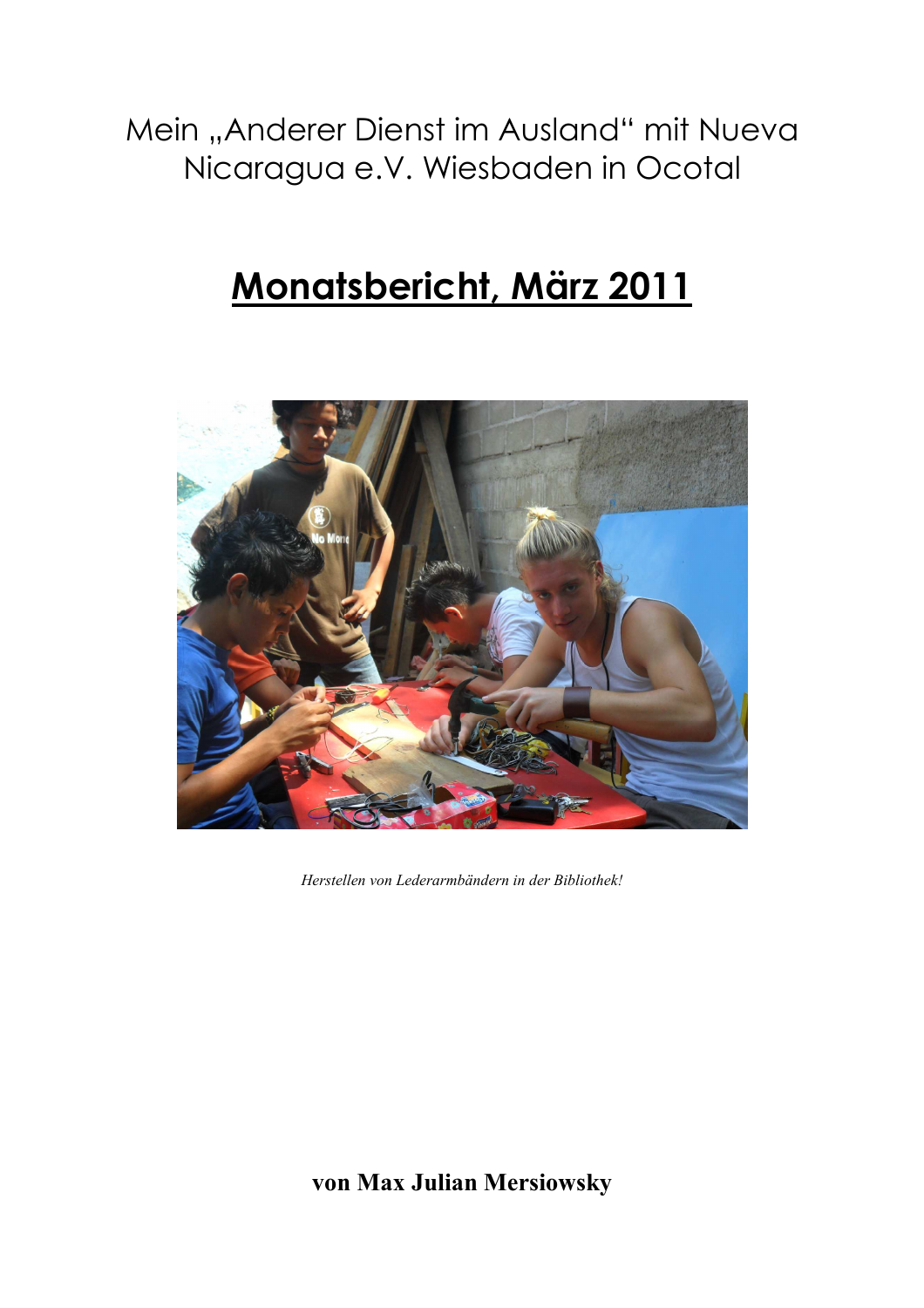# Das Neueste aus Ocotal und meiner Gastfamilie!

#### a. Vorwort

Ocotal ist in den letzten Tagen unerträglich heiß. Das Klima macht allen zu schaffen und man sieht den Leuten an, wie sehr die Hitze ihre Aktivität hemmt.

Wir haben nun die heißesten Monate des Sommers erreicht und die Temperaturen über 40 Grad Celsius werden wohl noch bis zum Beginn der Regenzeit, Anfang Mai, anhalten. Schon ohne Bewegung rinnt der Schweiß in Strömen!

In der Sonne hält sich sowieso niemand auf, aber auch in geschlossenen Räumen steht die Luft.

Mein Zimmer heizt sich tagsüber sehr auf, weil auf die Steinwände und das Blechdach die ganze Zeit die Sonne knallt. Nachts kühlt es fast nicht ab und so wird das Einschlafen bei über 30 Grad im Zimmer oft zur Qual.

Der Himmel ist sehr dunstig und oft ist die Sonne gar nicht zu sehen.

Das schwüle Klima macht mir Kopfschmerzen und man muss sehr viel Wasser zu sich nehmen. Die letzten Tage lag wie eine Art Rauchwolke über der Stadt (man hat mir gesagt, die Bauern im Umfeld würden ihre Felder roden, um dann mit dem ersten Regen neu zu sähen) und das Atmen fällt einem schwerer als sonst.

Vor allem alte Menschen haben mit dem Klima zu kämpfen und die Hitzewelle hat in Ocotal bereits drei älteren Menschen das Leben gekostet.

Ein Problem, das mit den hohen Temperaturen einhergeht, ist die Wasserversorgung. Da der "Rio Coco", aus dem all das Wasser für Ocotal gewonnen wird, im Moment sehr wenig trägt und alle Haushalte mehr Wasser verbrauchen als normal, kann nicht mehr die ganze Stadt ausreichend versorgt werden.



Meine Strasse!

Da unser Haus relativ nördlich in der Stadt liegt und mit der höchste Punkt ist, reicht der Druck nicht mehr aus, um das Wasser bis zu uns zu pumpen.

Wir haben jetzt seit vier Taaen keines und zum Duschen muss ich andere Viertel aufsuchen.

Da unsere Haushälterin vor rund einem Monat aufgehört hat, wasche ich meine Wäsche wieder selbst.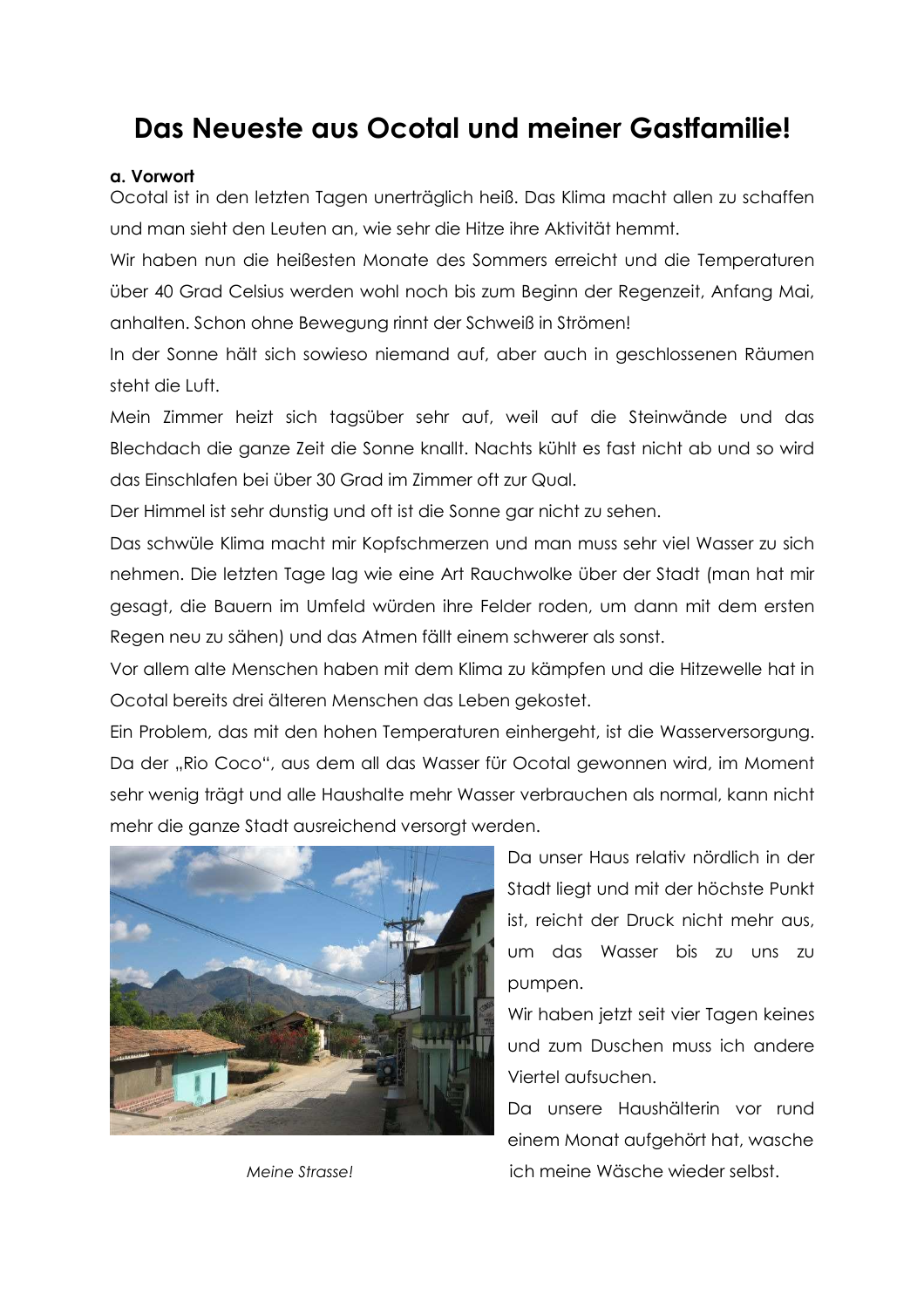Dies gestaltet sich jedoch schwierig, wenn man nicht mal Wasser hat, um sich die Hände zu waschen.

Mitte März war meine Gastschwester Iris mal wieder für ein Wochenende zu Besuch. Wir waren mit der ganzen Familie in Dipilto Mittagessen und es war schön zu sehen, dass die Familie Zeit füreinander hatte. Das Alltagsleben im Haus und die verschiedenen Beschäftigungen der Bewohner führen oft dazu, dass man irgendwie aneinander vorbei lebt. Man trifft sich mittags, schlingt sein Essen runter und dann geht ein jeder wieder seinen Weg.

Mir fehlt da schon die familiäre und persönliche Stimmung, die ich aus Deutschland aewöhnt bin.

Der kleine Supermarkt meines Gastvaters läuft in letzter Zeit sehr schlecht.

Ich habe viel mit ihm über diese Problematik gesprochen und die Spätfolgen der weltweiten Wirtschaftskrise erreichen, so unglaublich es klingen mag, sogar die kleinen Einzelhändler im Norden Nicaraguas.

Im Vergleich zu vergangenen Geschäftsjahren ist der Umsatz um über 50% gesunken und es kommt mir oft so vor, als ob das Aufpassen auf den Laden mehr Beschäftigungstherapie als Existenz sichernde Arbeit ist.

Aufgrund vergangener Ereignisse möchte ich noch ein Wort zur Sicherheit in Ocotal verlieren.

Ich habe in den letzten Wochen persönlich ein paar unangenehme Situationen erlebt und muss sagen, dass die Aggressivität der Jugendlichen in Ocotal besorgniserregend ist.

Ein konkretes Beispiel an dieser Stelle:

Vor allem die Bandenbildung und deren gegenseitige Rivalität überschreitet Grenzen, lässt Gewalt eskalieren und verliert jegliches Maß.

Die Jugendlichen der verschiedenen Stadtviertel Ocotals verlassen in großen Gruppen ihr "Revier" und suchen vor allem am Wochenende im Zentrum der Stadt Kämpfe mit den anderen Banden.

So bin ich dieses Wochenende abends auf eine Gruppe von zwölf Jugendlichen getroffen, die bewaffnet mit Gürteln und Macheten im südlichen Stadtzentrum einen Zwist vom vergangenen Wochenende begleichen wollten.

Es ist mir nichts passiert, doch in diesen Gruppenrivalitäten verliert sich die Grenze zwischen Freund und Feind und es wäre nicht das erste Mal, dass Unbeteiligte die schmerzhaften Folgen eines solchen Konfliktes tragen müssen.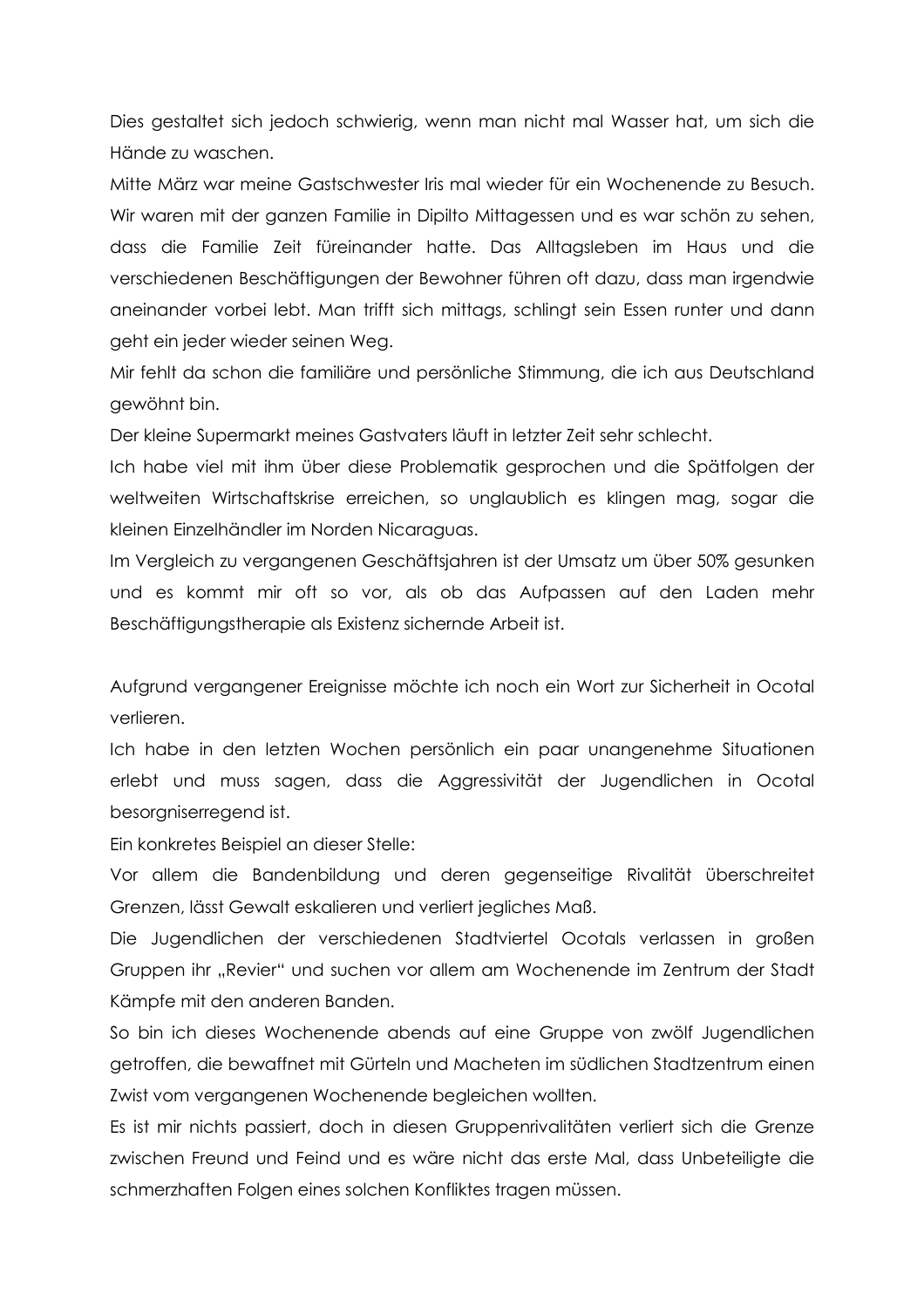Ich fühle mich zumindest am Wochenende abends in Ocotal nicht sicher und selbst Restaurants und Diskotheken bleiben von diesen Gewaltausbrüchen nicht verschont. Das nimmt mir persönlich die Lust am Weggehen und schränkt einen besonders als Ausländer in Ocotal in seiner persönlichen Freiheit ein.

Was die katastrophalen Ereignisse des Weltgeschehens rund um Japan und den Norden Afrikas angeht, so spielen diese Themen in Nicaragua nur bedingt eine Rolle. Die Mehrheit beschäftigt sich nicht mit dieser globalen Sicherheitsfrage, da nationale und regionale Probleme im Vordergrund stehen und die Menschen stetig in ihrem Alltaa beschäftigen.

Das ist für mich sehr befremdend. Aus Deutschland ist man nicht nur eine objektive und umfassende Nachrichtenerstattung gewöhnt, sondern auch das Bewusstsein und den aktiven Umgang von Bevölkerung und Politik mit diesen Themen.

## b. Zusammenarbeit mit den deutschen Ärzten in Ocotal

Anfang März habe ich die zurzeit in Ocotal wohnenden Ärzte (eine Allgemeinmedizinerin und eine Zahnärztin, beide mit der Organisation "Ärzte für die dritte Welt") einen Tag bei ihrer Arbeit begleitet.

Wir sind dabei in einem Geländewagen, begleitet von einem Fahrer und drei Krankenschwestern, über zwei Stunden in einen sehr abgelegenen Bezirk bei Totogalpa gefahren, wo nur alle drei Wochen Ärzte hinkommen.

Das nächste Gesundheitszentrum ist einen gewaltigen Fußmarsch entfernt und dementsprechend war unser Besuch von vielen Menschen erwartet.

Ein Bauer hat freundlicherweise sein Haus als Behandlungszentrum zur Verfügung gestellt und in drei Stunden vor Ort mussten zwischen Hühnern und anderen Tieren mehr als 130 Patienten behandelt werden.

Die Allgemeinärztin hat vor allem mit kurzen Gesprächen und Basisuntersuchungen (Abhören, Lymphknoten tasten, Mundschleimhaut untersuchen etc.) versucht, eine Diagnose zu stellen und die Patienten mit mitgebrachten Medikamenten zu versorgen.

Da aufgrund der hohen Anzahl von Besuchern, die Zeit pro Patient sehr kurz ist, war ein genaues Eingehen auf die wirklichen Probleme, die hinter Symptomen wie Kopfschmerz, Gliederschmerz, Grippe und chronischem Husten stecken, kaum möglich.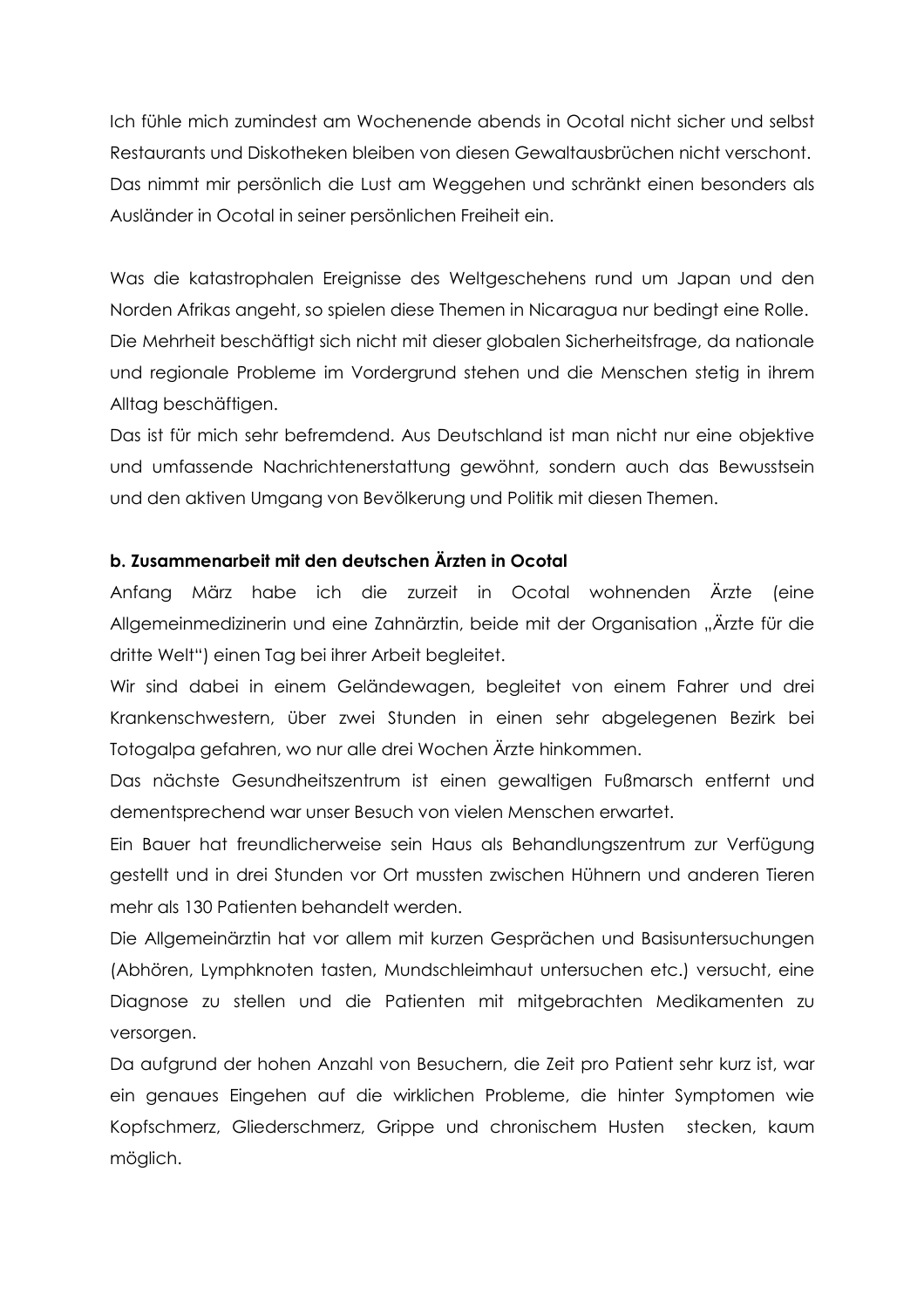Erschwert wurde die Behandlung durch die sprachliche Barriere und die schüchterne und verängstigte Haltung der Patienten, die kaum im Stande waren, in zusammen hängenden Sätzen ihre Beschwerden darzustellen.

Problematisch finde ich das absolute Vertrauen der Patienten in jegliche Tabletten. Zahlreiche Beschwerden, wie Grippe, Husten, Gliederschmerzen usw. sind nicht mit Tabletten zu behandeln, sondern erfordern Naturheilmittel und Schonung bzw. Erholung des Körpers.

Mir kam es so vor, dass die Ratschläge der Ärztin oft nicht wirklich beim Patienten ankamen und wenn er am Schluss keine zahlreichen, bunten Pillen mitbekam, verließ er in Anbetracht seiner zwei Stunden Anstehen, doch recht unbefriedigt die Veranstaltuna.

Da die deutschen Ärzte in regelmäßigem Abstand (alle drei Wochen) in diese kleine Gemeinde fahren, werden Patientenakten angelegt. Darin wird vor Behandlung immer Blutdruck und Gewicht notiert, außerdem die Beschwerden und die eventuelle medizinische Versorgung aufgeführt.

Dies ist wichtig, da die Ärzte personell alle ein bis zwei Monate wechseln und sonst der Überblick verloren ginge.

Häufige Beschwerden sind neben Grippeerkrankungen, Würmer und Parasiten, Krätze, Pilze und Augenentzündungen.

Viele Patienten kommen jedoch ohne akut krank zu sein, nur um die Chance zu nutzen, einige Tabletten oder Tropfen mitzunehmen und zu lagern, ohne dafür bezahlen zu müssen.

Es ist dann gerade mit so vielen Patienten schwierig für die Ärzte, zu sehen, wer wirklich etwas hat und Hilfe braucht oder an wem man Zeit und Mittel auf Kosten der anderen Wartenden verschwendet.



Die Zahnärztin hat im Freien ihren Behandlungsstuhl (der für mich eher wie ein Metallklappstuhl aus grauer Vorzeit aussah) und ihre Instrumente aufgebaut. Hygienisch gesehen eine schwierige Angelegenheit.

Zahnarztstuhl, wartende Patienten.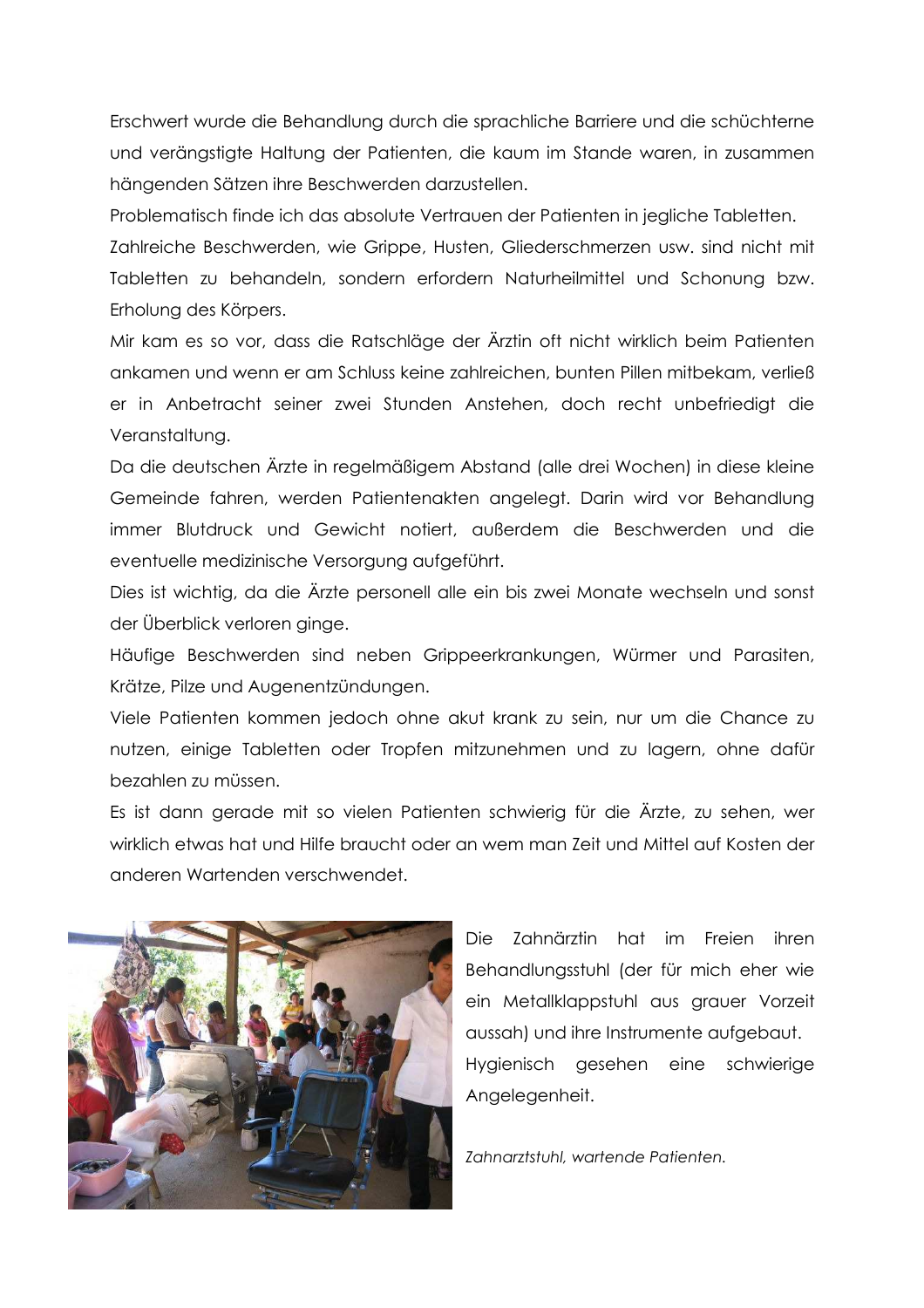Viele Materialien müssen steril und sauber gelagert sein und nachdem der erste Windstoß eine Staubwolke über alle Aufbauten und Instrumente geblasen hatte, war ich schon leicht geschockt.

Generell sind weniger Patienten zur Zahnbehandlung gekommen (knapp 20 in drei Stunden).

Der Grund dafür war hauptsächlich die Angst der Menschen vor einer Zahnbehandlung. Oft war viel Überredungskunst notwendig, um die Leute zu überzeugen, dass diese Gelegenheit zur Zahnkontrolle und eventuellen Behandlung wichtig und gut für sie ist.

Die Zustand der Zähne der Menschen in dieser Gegend ist desolat.

Die Meisten sind zu arm, um sich überhaupt eine Zahnbürste zu leisten und der hohe Konsum von Zucker trägt den Rest zur schlimmen Situation bei.

Oft haben die Leute nur noch Stummel im Mund. Karies befallen sind immer mindestens drei bis vier Zähne. Oft stecken nur noch Wurzelreste im Kiefer, was die Arbeit nicht grade einfacher gestaltet.

Die Zahnärztin kann eigentlich nur Extraktionen durchführen. Da sie keinen Stuhl mit Bohrer und kein fließendes Wasser hat, muss sie die Leute, sofern die Möglichkeit einer Füllung besteht, in die Stadt schicken. Leider nehmen die wenigsten diesen Ratschlag auch wahr.

In drei Stunden wurden an diesem Tag 25 Zähne gezogen. Oft haben die Patienten auf beiden Seiten Karies zerfressene Zähne, doch weil die örtliche Narkotisierung immer nur auf einer Seite gemacht werden kann, müssen sie auf die weitere Behandlung drei Wochen warten.

Das Ziehen war oft kompliziert, da die Zahnreste sehr brüchig sind und sich meist nicht im Ganzen herausholen lassen.

Es war für mich das erste Mal, deutsche Ärzte in der dritten Welt arbeiten zu sehen und ich bin von der Notwendigkeit dieser Projekte überzeugt.

Dennoch sind einige Schwierigkeiten vorhanden (sprachlich, materialtechnisch etc.), die die Effizienz dieses Projektes erheblich einschränken.



Eine Extraktion nach der anderen!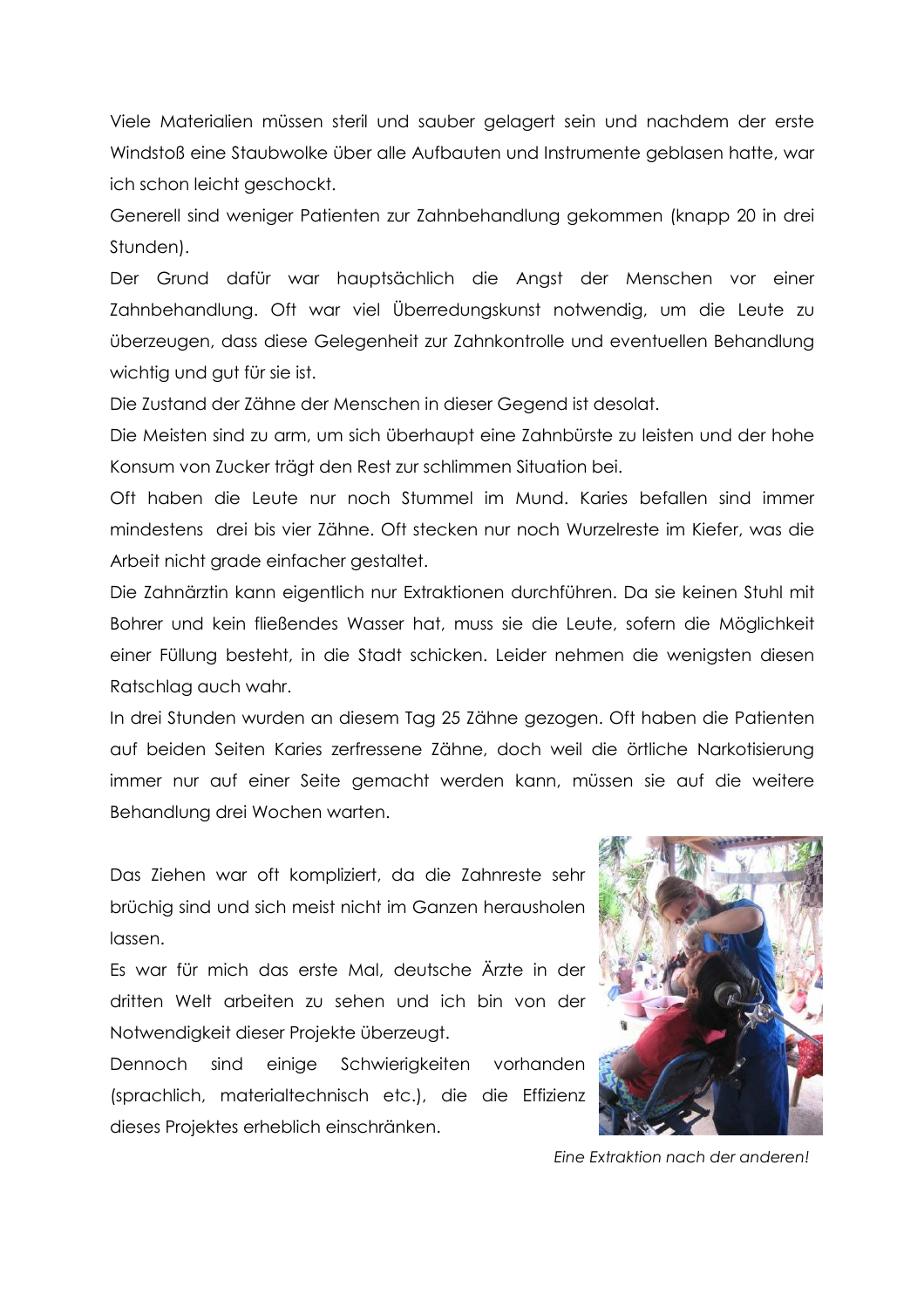Ich bin froh, diese Einblicke bekommen zu haben und es war auch aus medizinischem Eigeninteresse informativ, zu sehen, wie die Organisation "Ärzte für die dritte Welt" praktisch vor Ort arbeitet, was die Schwierigkeiten sind und auf welche Zustände sie treffen

### c. Besuch der MITKA - Vertreter

Zum Monatsbeginn haben wir einer Delegation von MITKA (Mittelamerika Kaffee Imund Export GmbH) geholfen, den Kontakt zur Kaffee – Kooperative herzustellen, für die wir im Januar eine Woche gearbeitet haben.

MITKA wurde 1986 im Zuge der Unterstützung der sandinistischen Revolution durch Kaffee Import gegründet und ist ein Zusammenschluss verschiedener entwicklungspolitischer Gruppen in Deutschland. Die GmbH importiert jährlich über 200 Tonnen Kaffee aus Nicaragua, El Salvador und Mexiko und will für die Städtepartnerschaft Wiesbaden - Ocotal Kaffee aus der hiesigen Region kaufen, um ihn in Wiesbadens Eine – Welt – Läden zum Verkauf anzubieten.

Wir sind mit der Delegation einen Nachmittag an die Grenze zu Honduras auf die Finka gefahren, auf der wir gewohnt haben, um den Kontakt herzustellen und damit die Verhandlungen für einen möglichen Importvertrag zu ermöglichen.

Es war interessant, mitzubekommen wie MITKA tätig ist und auf welche Weise organischer Kaffee nach Europa importiert wird.

Die Verhandlungen waren jedoch nicht ganz leicht, da die Kaffee – Kooperative "La Esperanza" Mitglied in einer noch größeren Kooperative "Prodecoop" ist und sich an deren Geschäftsbedingungen und Verträge halten muss.

MITKA möchte allerdinas den direkten Kontakt zu "La Esperanza", am Besten ohne weitere Überhändler mit einzubeziehen.

Gesprochen wurde über Produktions- und Transportkosten, die Sicherstellung des Gütesiegels für organischen Kaffee und natürlich den Kaufpreis.

Interessant zu erfahren war, dass "Prodecoop" all ihren organischen Kaffee (der den kleineren Anteil der Gesamternte ausmacht) an Japan verkauft, das diesen zu solch hohen Preisen abnimmt, die MITKA nicht zahlen könnte.

Das liegt daran, dass der Kaffee in Japan abschließend im Endhandel einfach teurer verkauft werden kann als in Deutschland.

Letztendlich ist man sich, auch weil der kleinen Kooperative entscheidende Informationen von "Prodecoop" vorenthalten werden, nicht vertragstechnisch einig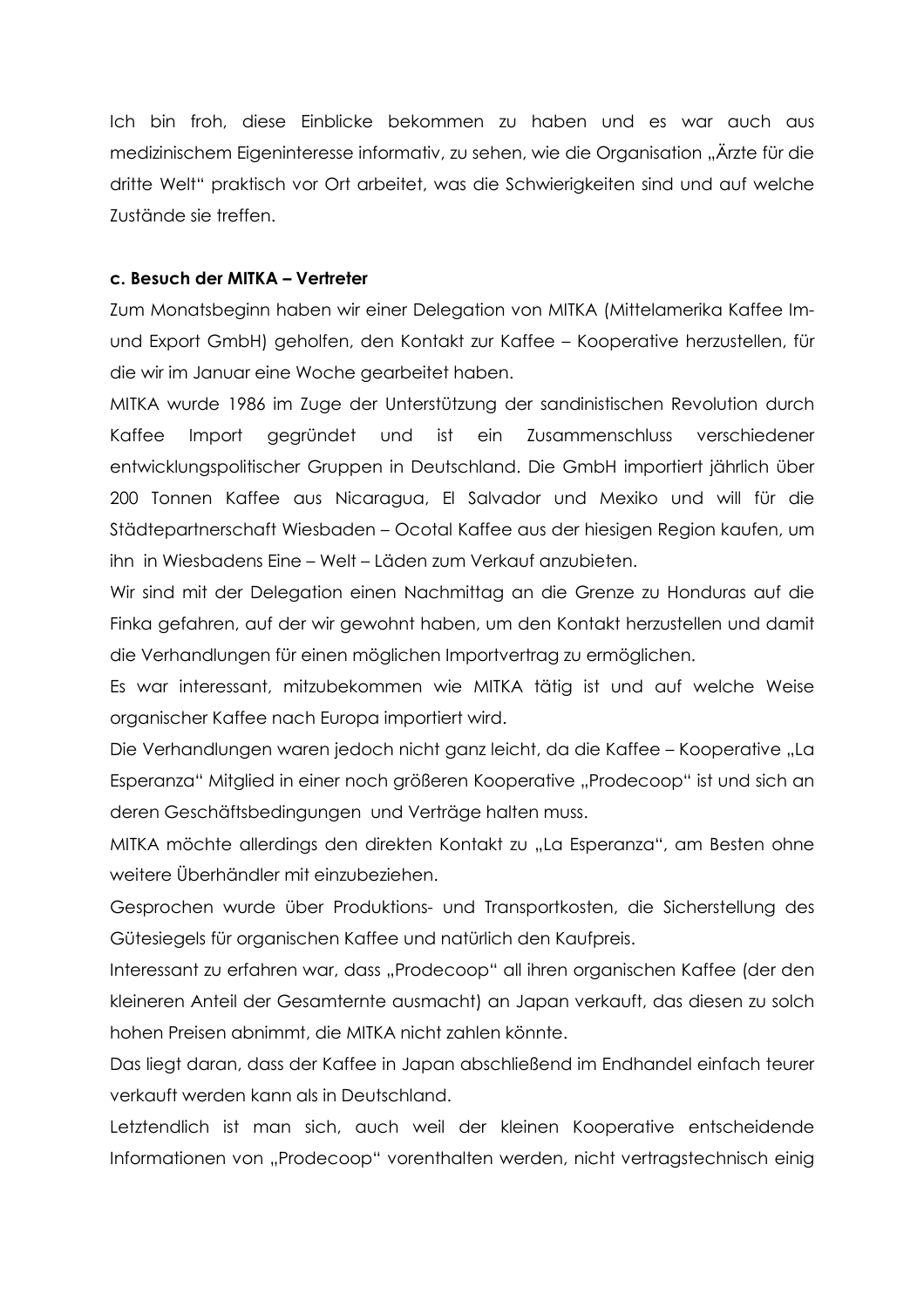geworden. Doch der Kontakt ist hergestellt und man verspricht sich, in naher Zukunft einen gemeinsamen Handel abschließen zu können.

Diese Verhandlungen zwischen deutschem Kaffee – Importeur und nicaraguanischer Kooperative war eine optimale Ergänzung zu meiner Arbeitswoche auf der Finka und hat mir wertvolle Einblicke in den geschäftlichen Teil des Kaffee – Vertriebs gegeben.

# d. Teletón – Eine Volkshilfe für behinderte Kinder in Nicaragua

Am vergangenen Freitag fand in ganz Nicaragua das Projekt Teletón statt.

Bei diesem werden in verschiedenen Aktionen (Konzerte, Sammelbüchsen, Lesungen, Spendengufrufe etc.) guf nationaler Ebene Gelder für Kinder mit Behinderungen gesammelt.

Alle Schüler in Ocotal sind in Gruppen mit Geldbüchsen für diesen Zweck durch die Strassen gezogen. Auch ich habe zusammen mit dem Zirkus eine Gruppe gebildet. Wir haben an verschiedenen Punkten in der Stadt jongliert, sind Einrad gefahren und haben Akrobatik vorgeführt.

Im Vorfeld habe ich schon meiner Gastmutter, die im Behindertenheim "Los Pipitos" in Ocotal arbeitet, geholfen, die diesjährigen Teletón T-Shirts zu verkaufen.

In ganz Nueva Segovia sind an diesem einzigen Tag eine halbe Million Cordobas gesammelt worden, in allen Distrikten zusammen über 16 Million.

Ich bin stolz, dass ich an diesem Projekt beteiligt war und mich mit den Jugendlichen aus dem Zirkus (Chavalos) für diese Kinder mit Behinderungen einsetzen konnte.

Es ist immer wieder beeindruckend, zu sehen, welch große Projekte manchmal in Nicaragua auf die Beine gestellt werden und wie alle für einen guten Zweck mit anpacken.

Die gesammelte Summe wird zur Förderungen und Behandlung der Kinder genutzt, sie fließt vor allem in die städtischen Behindertenzentren.

## e. Ein Wochenende in "San Juan del Sur"

Das letzte Märzwochenende bin ich nach San Juan del Sur gefahren, um dort einen Schulkameraden zu treffen, der sein soziales Jahr in Costa Rica leistet und in diesen Tagen Nicaragua besucht hat.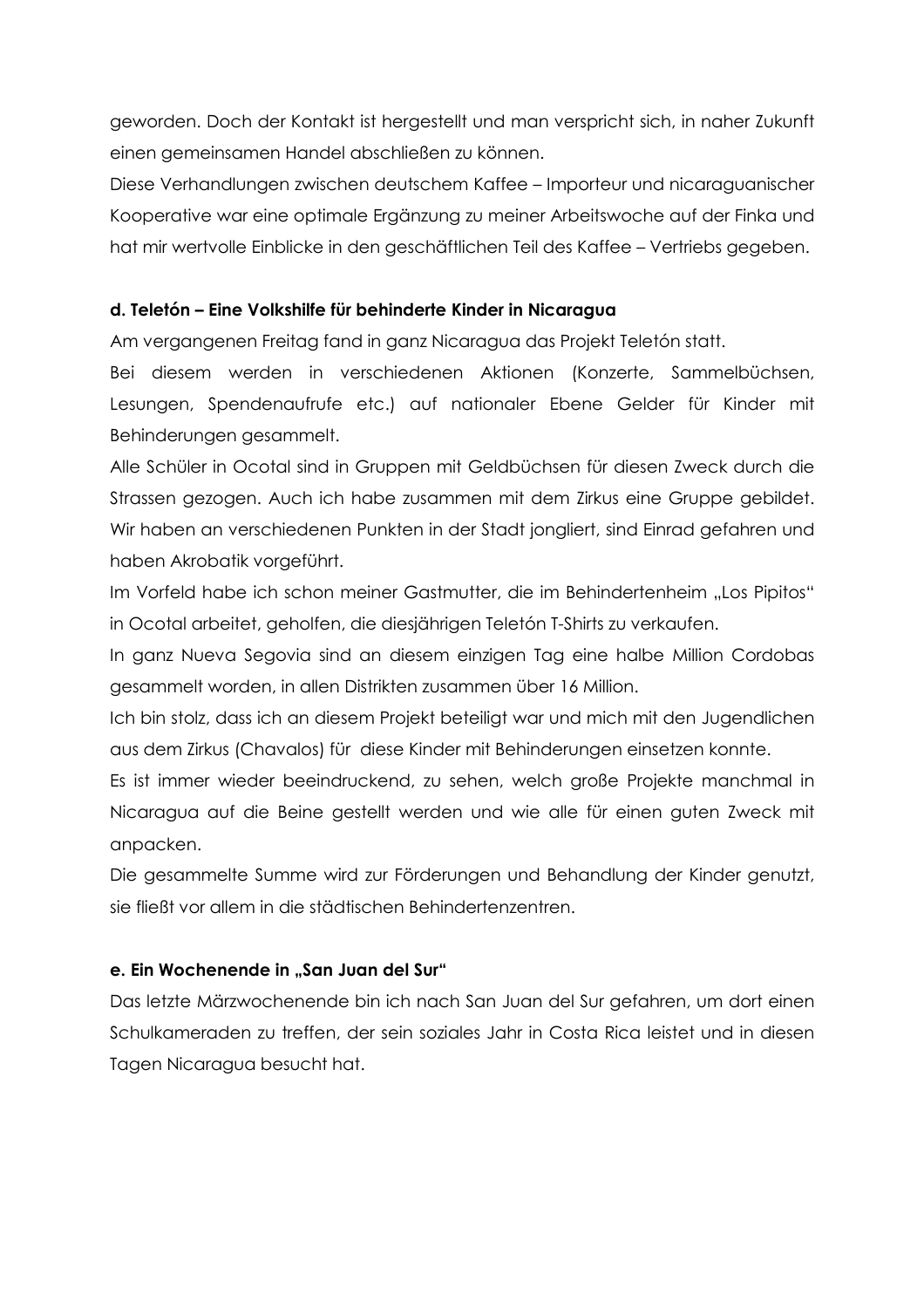Nach beschwerlicher Anreise (über acht Stunden, erst nach Managua, dann nach

Rivas und von dort ans Meer) habe ich schöne Tage verbracht und es war etwas Besonderes nach sieben Monaten wieder einen der Schulfreunde alten hier  $in$ Mittelamerika zu treffen.

San Juan del Sur ist wohl der touristischste Ort Nicaraguas. Viele Amerikaner aber auch Europäer nutzen dieses eigentlich kleine Fischerdorf als Ausgangspunkt zum Surfen und Baden.



Strand nördlich von San Juan del Sur

Der Strand von San Juan selbst war mir etwas zu voll, doch die Strände nördlich und südlich sind die schönsten Nicaraguas!

Menschenleer, abgeschieden gelegen und mit tollen Wellen zum Surfen sowie Baden!

Trotz der vielen Ausländer und der recht hohen Preise hat mir San Juan del Sur gut gefallen und ich finde es hat sich einen gewissen Charme bewahrt, der aber nicht unbedingt typisch für Nicaragua ist.

Ich habe es genossen, mal wieder durch Cafés und Straßenstände zu schlendern und abends in Bars zu gehen ohne dabei merkwürdig angeschaut zu werden.

# Meine Arbeit in der Kinder- und Jugendbibliothek

#### a. Vorwort

Im Augenblick besuchen die Bibliothek täglich zwischen 90 und 130 Kinder und Jugendliche und wir sind mit unseren Aktivitäten und dem Bücherverleih bzw. der Hausaufgabenhilfe gut ausgelastet.

Meine Aktivitäten sind die Gleichen wie im Vormonat.

Die Casita-Besuche laufen stetig und so sind wir täglich mehrmals in den Barrios Ocotals unterwegs.

Freitags nehmen wir uns, wie ich im letzten Bericht schon erwähnt habe, als Team immer ein spezielles Bücherregal vor, um unser Wissen über unsere Bestände zu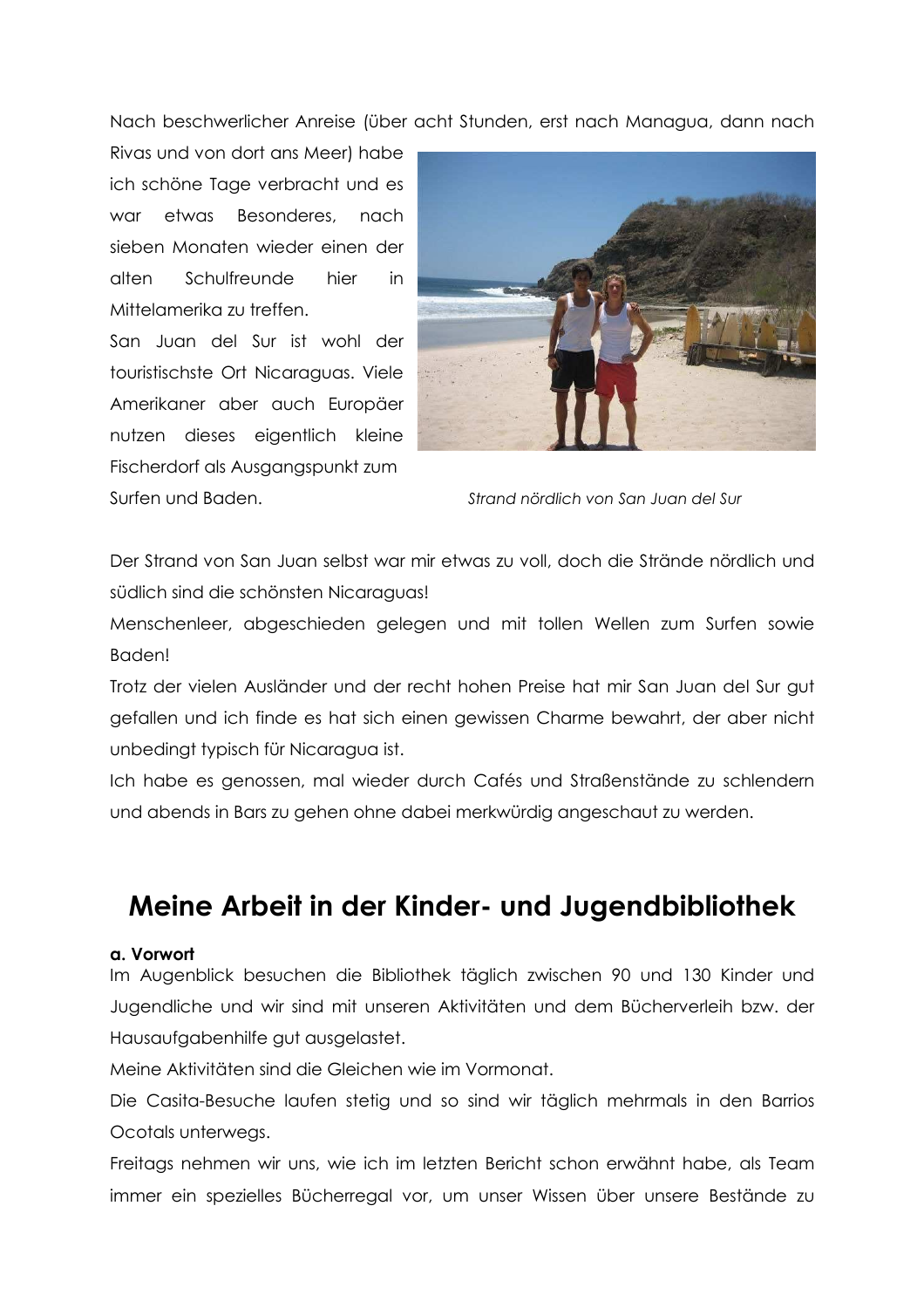verbessern. Die letzten Wochen sind wir unsere gesamte Literatur über Lateinamerika und Nicaragua durchgegangen und haben die Regale mit Listen beschriftet, was man wo, nach Autor und Titel aufgelistet, finden kann.

Juve und ich sind im Moment dabei, das Eingangschild der Bibliothek neu zu machen. Der Rost hat das Alte total zerfressen.



Das neue Bibliotheksschild im Bau!

Gebaut haben wir es schon, den Grundanstrich haben wir ebenfalls gemacht. Es fehlen noch der Schriftzug und die obligatorischen kleinen Bienen.

Die Stimmung im Team ist aut und in den freitäglichen Sitzungen findet ein sehr ehrlicher und kritischer gegenseitiger Austausch statt.

## b. Meine Arbeit mit den Chavalos

Die gemeinsame Arbeit mit den Chavalos aus dem Zirkus kostet mich im Moment viel Kraft. Die Gruppen im Deutschunterricht funktionieren im Großen und Ganzen gut, doch ein pünktliches und regelmäßiges Erscheinen ist bei dem Hauptteil nicht zu erwarten.

Es gibt einige, die den Unterricht sehr ernst nehmen und mit viel Ergeiz auch zu Hause die Dinge wiederholen. Diese werden dann leider oft von den anderen aufgehalten und kommen nicht richtig vorwärts.

Ich habe die Gruppen jetzt neu sortiert und dabei auch auf Lernbereitschaft und Anwesenheit geachtet, sodass die Differenzen innerhalb einer Gruppe nicht so groß sind.

Hier eine kurze Auflistung der Inhalte, die wir schon behandelt haben:

nächsten Austausch mit dem deutschen Zirkus davon profitieren können.

| <b>Basiskonversation</b>                                                  | Artikel (bestimmt und unbestimmt)    |
|---------------------------------------------------------------------------|--------------------------------------|
| Zahlenraum bis 100 (Rechenoperationen)                                    | leichte Verbkonjugationen            |
| Farben                                                                    | Tiere                                |
| Wochentage                                                                | Körperteile                          |
| Monate                                                                    | Regeln zur Aussprache & Schreibweise |
| Ich hoffe, dass die Jugendlichen einiges von den Themen behalten und beim |                                      |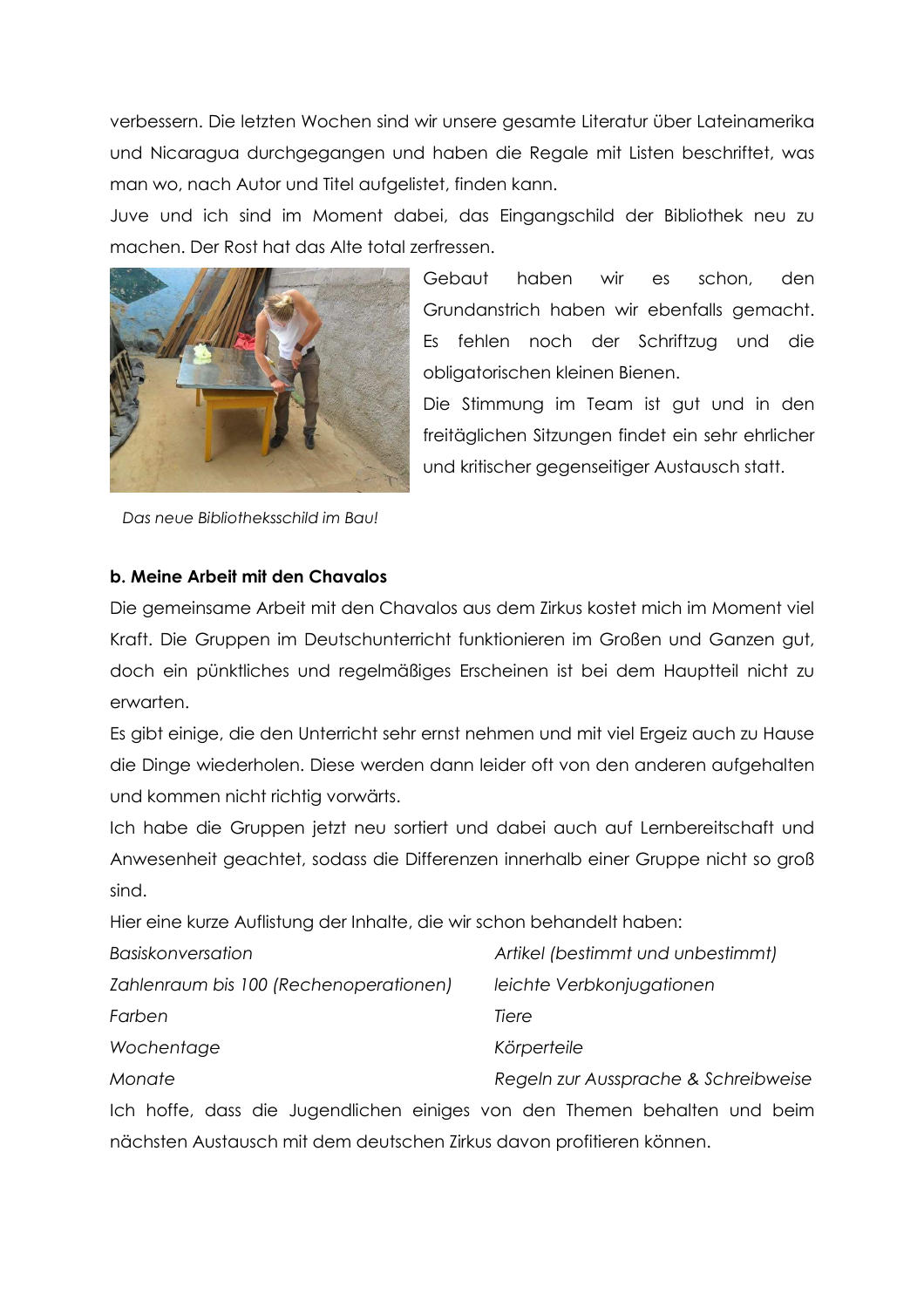Mit dem Großteil von den Zirkusmitgliedern habe ich inzwischen Lederarmbänder gefertigt. Diese Aktivität hat allen Spaß gemacht und die Ergebnisse sprechen für sich.

Was den Zirkus angeht, so vermisse ich die Disziplin und Einsatzbereitschaft der Mitglieder. Der Besuch ist nicht unbedingt regelmäßig und die Zeit, die zum Üben da ist, wird oft nur spärlich genutzt. Mitte April wird der Zirkus seinen vierten Geburtstag feiern und eine große Präsentation in Ocotal für Kinder geben.

Wir haben gemeinsam Werbung gemacht und ich denke, dass wir mit zahlreichen Besuchern rechnen können.

Sorgen machen mir jedoch die einzelnen Nummern, die zwar schon irgendwie geplant sind, doch längst noch nicht reif für den Auftritt stehen.

Ich kann nur hoffen, dass die nächsten Wochen besser genutzt werden als die vergangenen, damit diese Präsentation ein Erfolgserlebnis für alle wird.

Mir fehlt einfach ein bisschen das Verantwortungsbewusstsein der Jugendlichen für ihren Zirkus, den sie gestalten und den sie auch organisieren müssen.

#### c. Beendete Bauarbeiten

In diesem Monat wurde nun endlich von einem Maurer und einigen Arbeitern die umgestürzte Bibliotheksmauer wieder aufgerichtet.

Der ganze Einsatz hat fünf Tage gedauert (an denen ohne Pause durchgearbeitet wurde) und nun steht sie wieder. Sie wurde auf die alte Höhe hochgezogen und an beiden Seiten mit den alten Mauerresten verbunden.

Sie ist auch schon verputzt und hat als oberen Abschluss eine Reihe Ziegel, damit kein Regenwasser in die Mauer eindringen kann.



Arbeit an der Bibliotheksmauer

Im unteren Bereich haben sie in das Zementfundament, auf dem die Mauer steht, Wasserabläufe eingelassen, um ein Anstauen von Feuchtigkeit zu vermeiden.

Die Arbeiter haben außerdem unser altes Abwassersystem, das einige kaputte und poröse Rohre beinhaltete, ausgetauscht.

Dazu mussten an manchen Stellen im Außenbereich die Fließen aufgebrochen werden und es wurde ein langes Stück unserer Rasenfläche aufgegraben.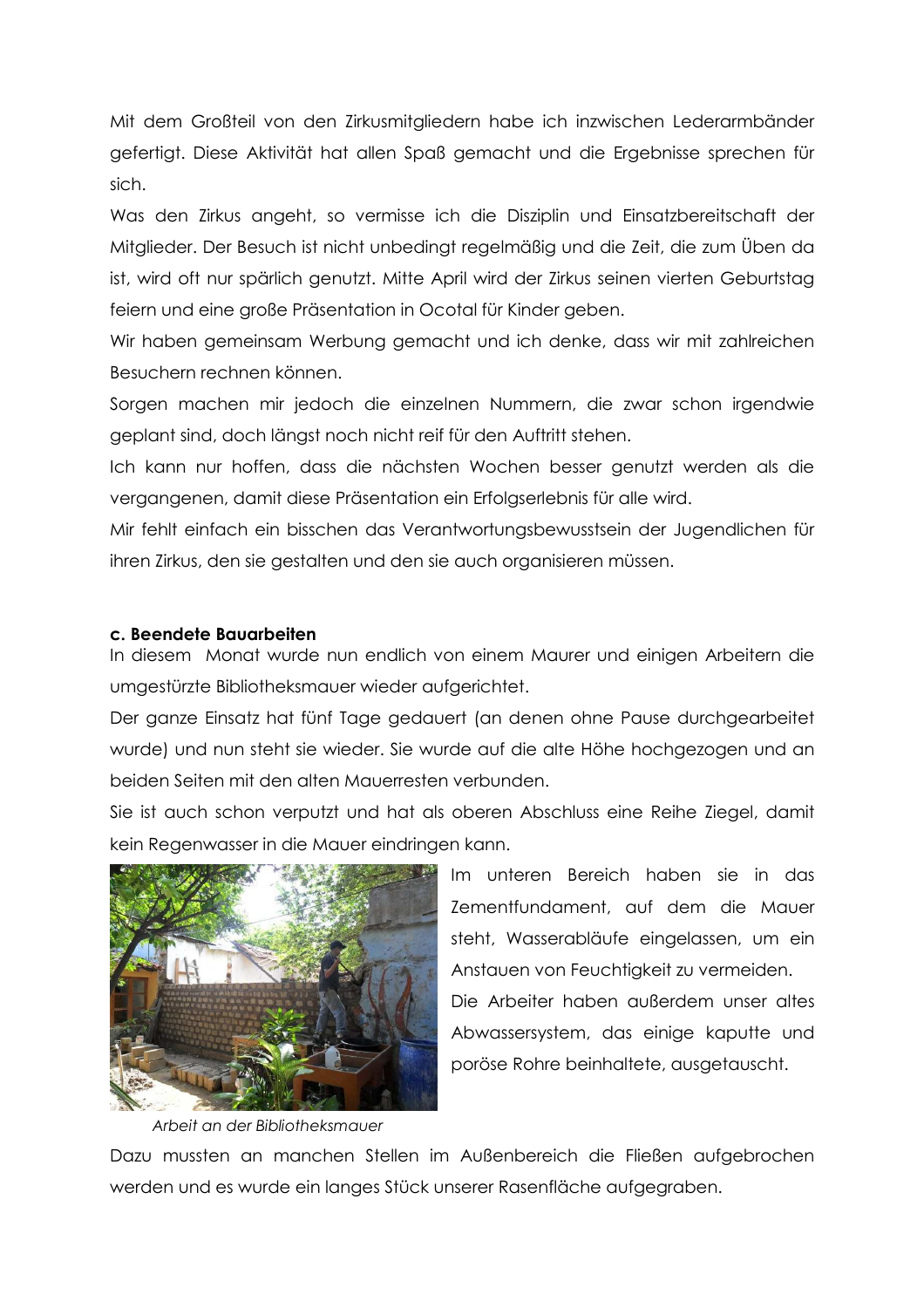Die Löcher sind aber nun mit Zement zugemacht worden und auch auf der Rasenfläche sind die Unebenheiten bealichen.

Ich bin froh. dass diese Bauarbeiten beendet sind und die Mauer uns nun keine Sorgen mehr bereiten muss.

Ich hoffe, dass sie lange stehen bleibt und in ihrer nun professionellen Konstruktion dem Regen trotzt.

Mit den Aufräumarbeiten hatten und haben wir viel Arbeit, doch wir sind auf gutem Weg, den letzten Dreck und die Erdreste zu beseitigen.

Ich habe vor, den Erdstreifen vor der Mauer gemeinsam mit den Chavalos zu bepflanzen, um dieser Ecke der Bibliothek wieder ihren alten Charme zu verleihen.





Fertig verputzte Mauer! Auf dieser Strecke wurde ein Rohr ausgetauscht! Außerdem werden wir eine Ideensammlung mit den Zirkusmitgliedern machen, um zu entscheiden, wie wir die bis jetzt noch graue Mauer gemeinsam bemalen wollen. Das Thema dabei soll sich an der Natur ausrichten.

Es ist wichtig, die Chavalos mitentscheiden und mitarbeiten zu lassen, damit sie lernen, Verantwortung für ihre Bibliothek zu übernehmen, um sie so zu gestalten, dass sie sich selbst wohl fühlen.

# d. Papierschöpfen in der "Casa entre nosotras"

Zusammen mit meiner Mitarbeiterin Carmen habe ich letzte Woche in der "Casa entre nosotras" einen Workshop zum Papierschöpfen angeboten.

Da im Frauenhaus grade sechs Mädchen untergebracht sind (alle zwischen sieben und siebzehn Jahren) hat sich diese kreative Aktivität angeboten.

Anfangs waren die Mädchen, die alle familiäre Gewalt oder sexuellen Missbrauch erfahren haben, sehr schüchtern und zurückhaltend, doch während dem Erklären, selber Arbeiten und Handanlegen sind sie aufgetaut und waren mit Begeisterung dabei.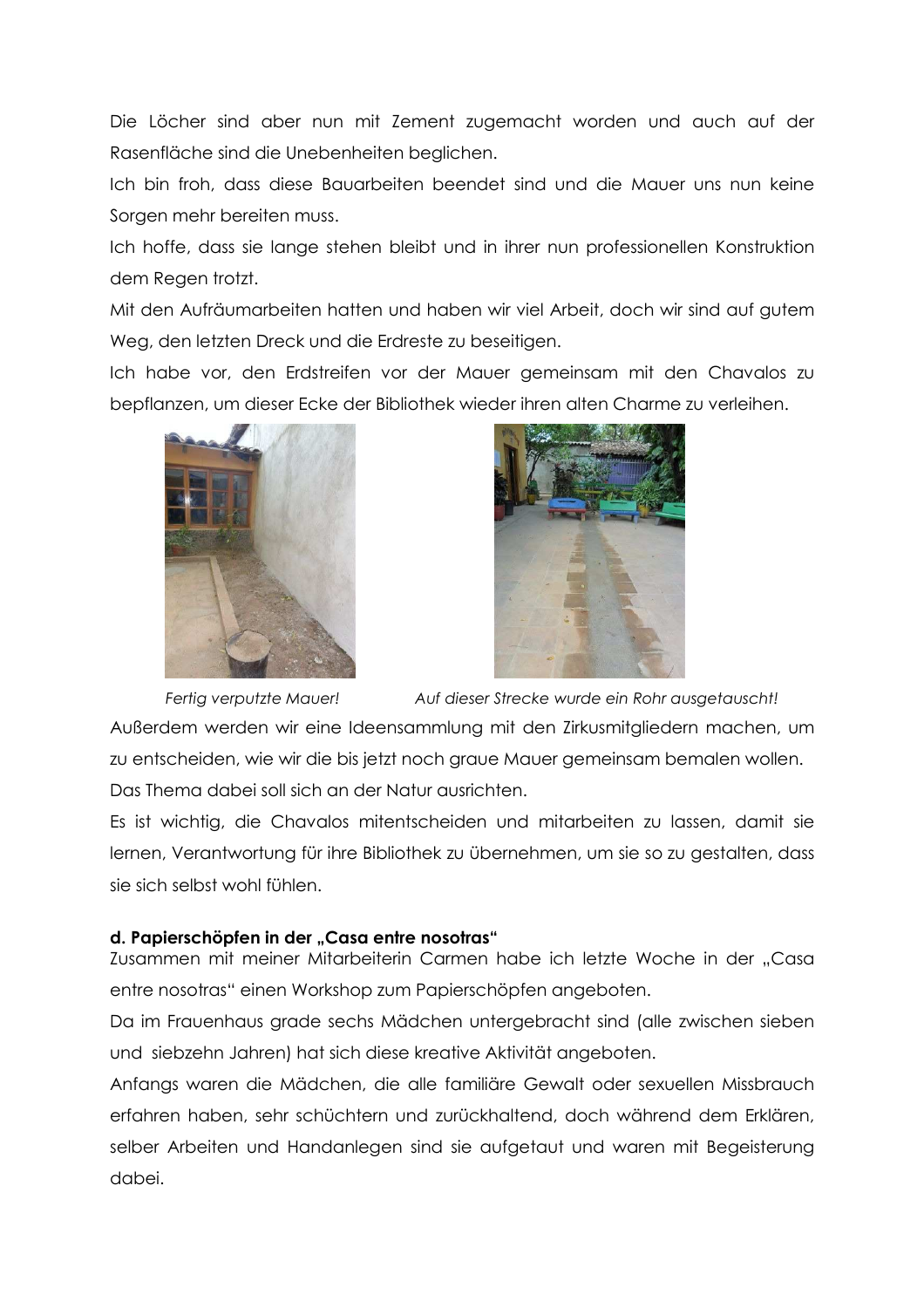Wir haben unser Papier mit Blüten und Blättern verschönert und sind zu tollen Ergebnissen gekommen.

Ich war vor kurzem noch einmal dort und habe mir angeschaut, wie die Mädchen mit dem geschöpften Papier weitergearbeitet haben.

Es sind sehr kreative Karten entstanden, auf denen sie dann etwas gemalt oder ein Gedicht geschrieben haben.

Mir hat die Arbeit viel Spaß gemacht und ich habe gemerkt, dass es wichtig ist, zu wissen, mit wem man arbeitet welche Hintergründe und und Erfahrungen die Frauen jungen mitbringen. Nur so kann man mit einer angemessenen Haltung an sie herantreten und Reaktionen und Verhaltensweisen einordnen.



Papierschöpfen im Frauenhaus

#### e. Meine Arbeit mit Carmen

Zum Schluss möchte ich noch einige Worte zu meiner Arbeit mit Carmen verlieren.

Ich habe sie und ihr spezielles Problem schon im letzten Bericht eingeführt und beschäftige mich im Moment viel mit ihr.

Mit ihrer Art hält sie das ganze Bibliotheksteam auf Trapp, bringt viele von uns an ihre Grenzen und benötigt immer eine Sonderbetreuung. Es ist schwer, sie in andere Gruppenaktivitäten einzugliedern, weil sie sich mit anderen Kindern schlägt bzw. immer alle Aufmerksamkeit haben will und niemand anderen arbeiten lässt.

Trotzdem ist es wichtig, sie nicht aus den Gruppen auszugrenzen und die anderen Kinder für ihre spezielle Verhaltensweise und ihre Bedürfnisse zu sensibilisieren.

Problematisch ist, dass Carmen oft nicht zur Schule geht und stattdessen in die Bibliothek kommt bzw. auf dem Markt arbeitet und Obst und Gemüse verkauft.

Ich habe zusammen mit dem ganzen Team die Regel eingeführt, dass Carmen vormittags (in ihrer Schulzeit) nicht in die Bibliothek kommen darf, nachmittags dagegen immer spielen, ihre Aufgaben machen und an Gruppenaktivitäten teilnehmen darf.

Ihr gefällt die Bibliothek und ihre Möglichkeiten besser als die Schule, doch es ist ungemein wichtig, dass Carmen regelmäßig den Unterricht besucht und sich an Regeln und deren Konsequenzen gewöhnt, die sie zu Hause nicht erfährt.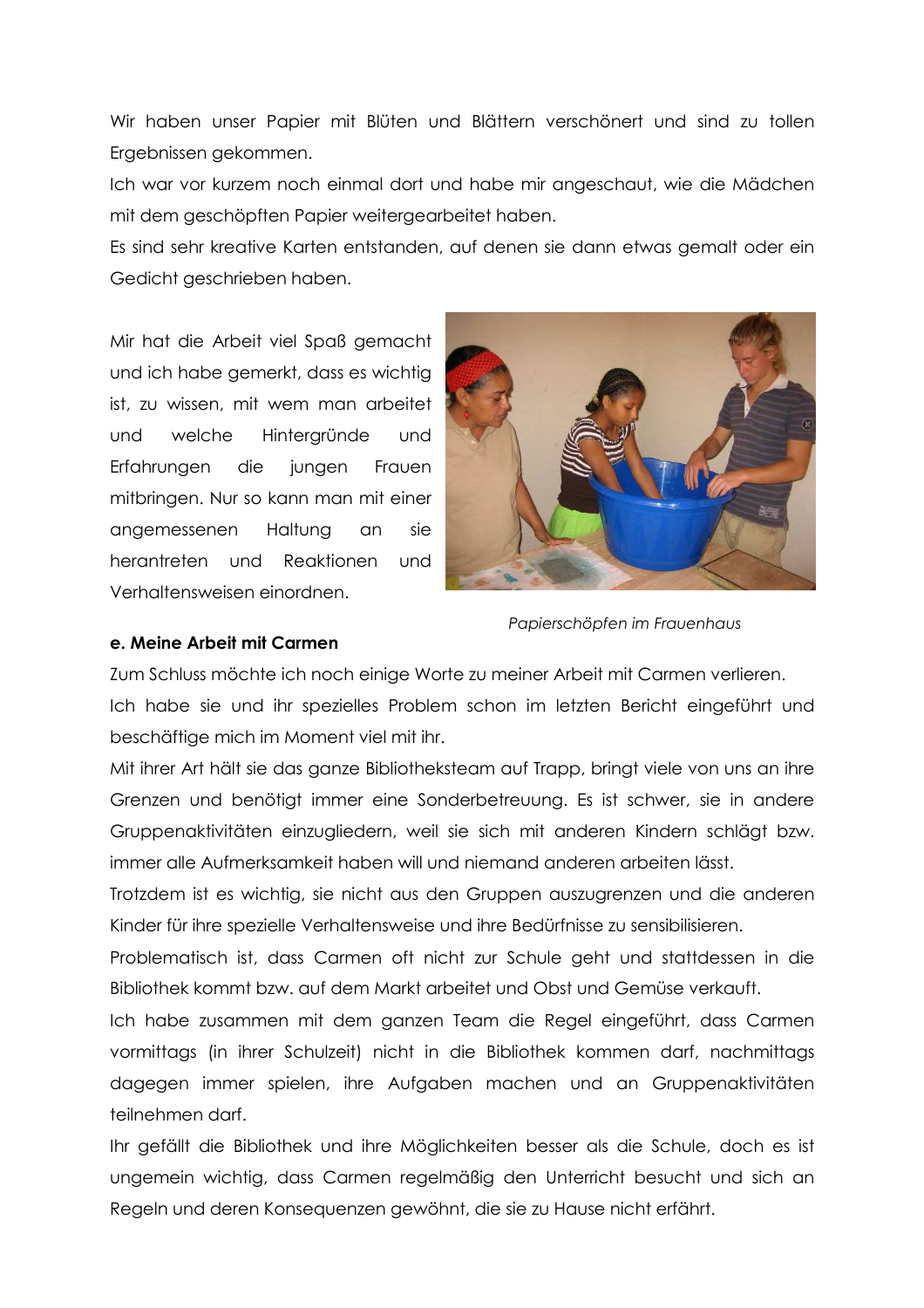Oft ist es sehr schwer, unsere Ziele durchzusetzen und stark zu bleiben, doch ich bin der Meinung, dass wir den richtigen Weg gehen.

Erschwerend kommt hinzu, dass sich oft nicht alle Teammitglieder an unsere eigenen Absprachen halten und man anstatt Zeit und Nerven zu investieren. Carmen in ihrer Schulzeit spielen lässt.

Ich widme diesem Fall viel Zeit und Nerven und muss oft mit Carmen diskutieren und mich dann durchsetzen.

Ich sehe seit der Einführung unserer Regel jedoch schon einige Fortschritte in ihrem Verhalten.

Es ist notwendig, viel mit ihr zu sprechen und ihr die Möglichkeiten aber auch Grenzen in der Bibliothek zu erklären, statt sie nur von oben herab zu belehren.

Ich bin nicht nur bei diesem Fall, sondern generell der Meinung, dass unsere Aufgabe in der Bibliothek eben nicht nur in der Betreuung und Bespaßung der Kinder liegt, sondern, dass wir sie mit erziehen sollten und unsere Werte und Umgangsformen vermitteln müssen.

Ich habe zusammen mit Carmen das Behindertenzentrum in Ocotal besucht und dort wurden in spezieller Betreuung ihre Fähigkeiten und Problemfelder untersucht.

Mein Ziel ist, dass Carmen zwei bis drei Mal pro Woche diese Einrichtung besucht, da ihr dort von spezifischem Personal geholfen wird, ihre Fähigkeiten auszubauen und sie selbst großen Spaß an der Sache hat.

Notwendig dafür ist aber ein gemeinsamer Besuch mit einem Elternteil. Ich habe schon mehrmals mit Mutter und Vater gesprochen und sogar Termine im Behindertenzentrum vereinbart, doch kein Elternteil kümmert sich um die Bedürfnisse und Probleme der Tochter, Beide Termine wurden nicht wahrgenommen und ich bin nun an einem Punkt angekommen, wo ich nicht weiß, was ich weiter tun soll.

Wenn einem behinderten Kind jegliche Unterstützung aus dem eigenen Elternhaus fehlt, ist das eine unglaublich traurige Situation, die mich ratlos und wütend zugleich macht.

Ich bleibe jedoch weiter dran an diesem Fall und werde davon berichten.

# **Ausblick**

Neben den Plänen zu den Bibliotheksangeboten und meiner Arbeit in den Casitas freue ich mich auf eine Reise nach Panama und Costa Rica, die ich mit David und Mara in der Semana Santa (Osterwoche) geplant habe.